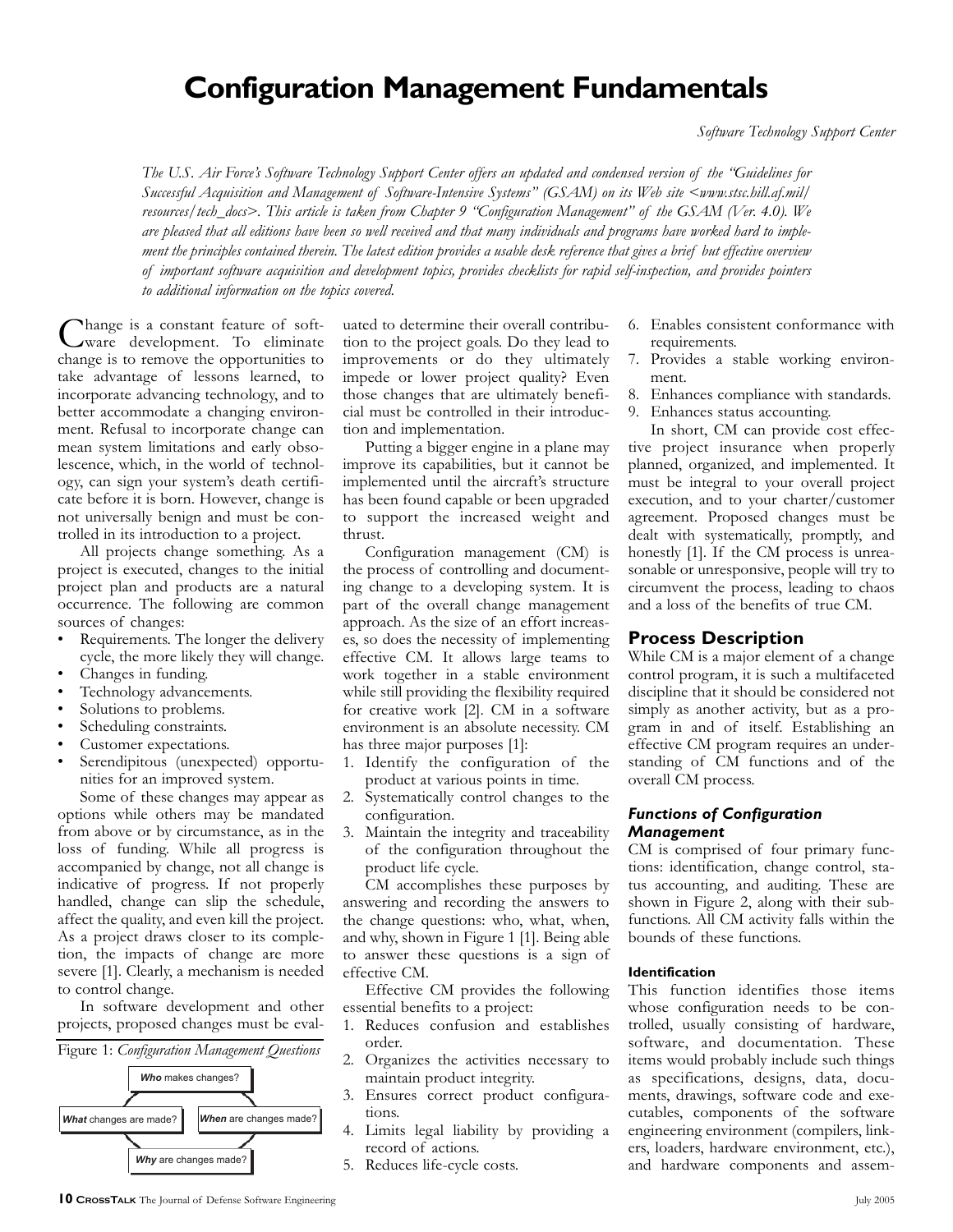blies. Project plans and guiding documents should also be included, especially the project requirements. A schema of names and numbers is developed for accurately identifying products and their configuration or version level. This must be done in accordance with project identification requirements. Finally, a baseline configuration is established for all configuration items and systems. Any changes to the baseline must be with the concurrence of the configuration control organization [2].

Although key components to be managed are requirements and source code, related documentation and data should be identified and placed under CM control. It is important to store and track all environment information and support tools used throughout the software life cycle to ensure that the software can be reproduced. Table 1 lists examples of items typically put under CM control.

#### **Change Control**

Configuration control establishes procedures for proposing or requesting changes, evaluating those changes for desirability, obtaining authorization for changes, publishing and tracking changes, and implementing changes. This function also identifies the people and organizations who have authority to make changes at various levels (configuration item, assembly, system, project, etc.,) and those who make up the configuration control board(s) (CCB). (According to IEEE 610.12 [3], a CCB is a group of people responsible for evaluating and approving or disapproving proposed changes to configuration items, and for ensuring implementation of approved changes.)

Additionally, various change criteria are defined as guidelines for the control organizations. Different types of configuration items or different systems will probably need different control procedures and involve different people. For example, software configuration control has different needs and involves different people than communications configuration control and would probably require different control rules and a different control board [2]. Configuration change control activities include the following:

- Defining the change process.
- Establishing change control policies and procedures.
- Maintaining baselines.
- Processing changes.
- Developing change report forms.
- Controlling release of the product.

A generic software change process is identified in Figure 3 (see next page).



Figure 2: *Major Functions of Configuration Management [2]*

#### **Status Accounting**

Figure 2: **Status accounting** is the documentation configuration ite function of CM. Its primary purpose is to maintain formal records of established configurations and make regular reports of configuration status. These records should accurately describe the product, and are used to verify the configuration of the system for testing, delivery, and other activities. Status accounting also maintains a history of change requests and authorizations, along with status of all approved changes. This includes the answers to the CM questions in Figure 1 [2].

Key information about the project and configuration items can be communicated to project members through status accounting. Software engineers can see what fixes or files were included in which baseline. Project managers can track completion of problem reports and various other maintenance activities. Minimal reports to be completed include transaction log, change log, and item *delta* report. Other typically common reports include

resource usage, *stock status* (status of all configuration items), changes in process, and agreed-upon deviations [6].

#### **Auditing**

Effective CM requires regular evaluation of the configuration. This is done through the auditing function, where the physical and functional configurations are compared to the documented configuration. The purpose of auditing is to maintain the integrity of the baseline and release configurations for all controlled products [2]. Auditing is accomplished via whout the project both informal monitoring and formal reviews.

> Configuration auditing verifies that the software product is built according to the requirements, standards, or contractual agreement. Test reports and documentation are used to verify that the software meets the stated requirements. The goal of a configuration audit is to verify that all software products have been produced, correctly identified and described, and

Table 1: *Items Under CM Control*

| <b>Items Under CM Control</b>            |                                      |
|------------------------------------------|--------------------------------------|
| System data files                        | Source code modules                  |
| Requirements specifications              | System build files/scripts           |
| Design specifications                    | Interface specifications             |
| Test plans                               | Software architecture specifications |
| Test data sets                           | Test procedures                      |
| User documentation                       | <b>Test results</b>                  |
| Quality plans                            | Software development plan            |
| Compilers                                | Configuration management plans       |
| Debuggers                                | Linkers and loaders                  |
| Shell scripts                            | Operating systems                    |
| Other related support tools              | Third-party tools                    |
| Development procedures and standards [4] | Procedure language descriptions      |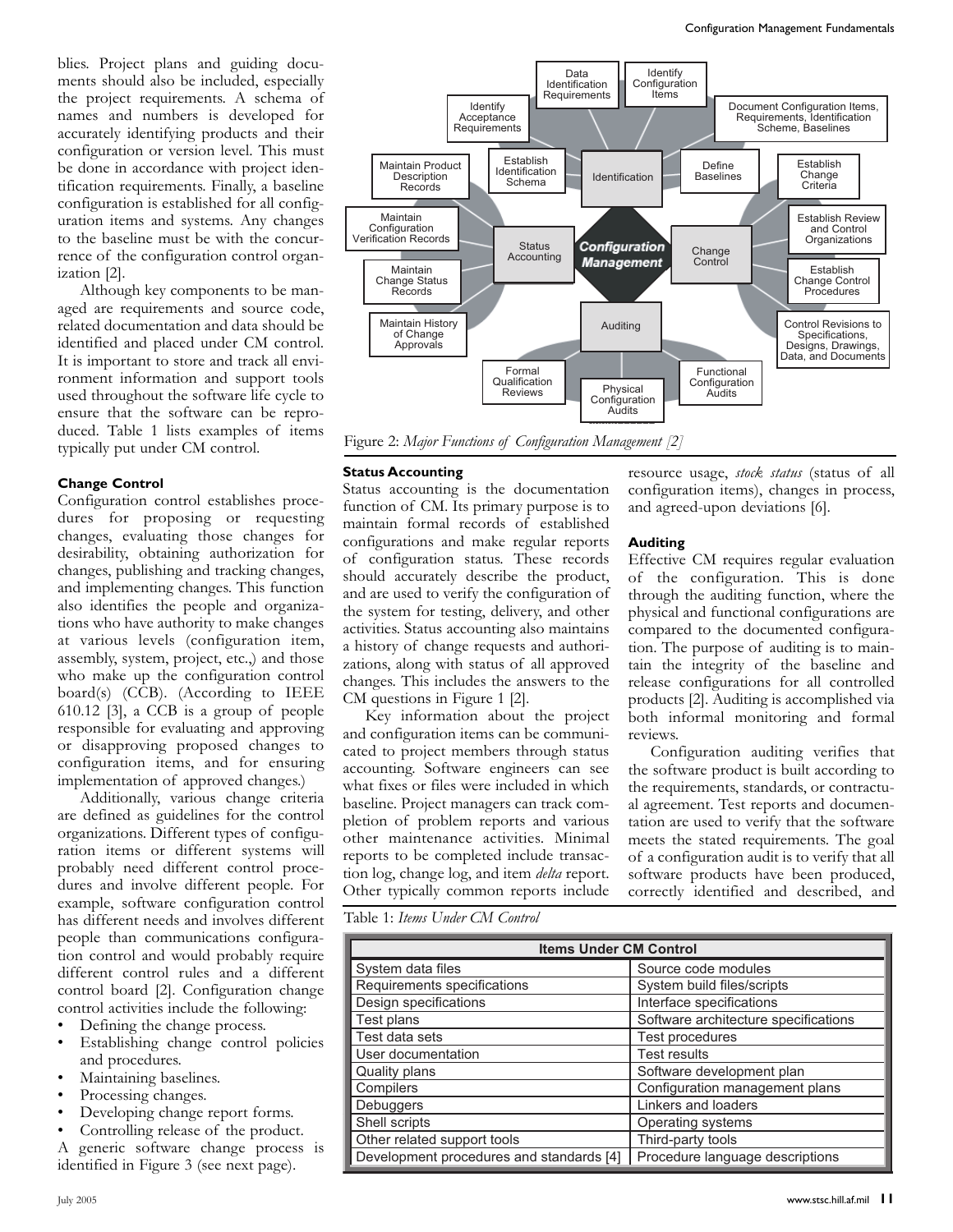

Figure 3: *Generic Change Process* [5]

that all change requests have been resolved according to established CM processes and procedures. Informal Process processes and procedures. Informal and configulations and configulation and configulation. software life cycle. *Plan CM Program*  $\frac{1}{2}$  members to  $L = 1$   $CM$  $P$ <sup> $\alpha$ </sup>

There are two types of formal audits that are conducted before the software is that are conducted before the software is<br>delivered to the customer: Functional Configuration Audit (FCA) and Physical Configuration Audit (PCA). FCA verifies that the software satisfies the software requirements stated in the System ate Proposed Update Baselines

Requirements Specification and the Interface Requirements Specification. In other words, the FCA allows you to validate the system against the requirements. The PCA determines whether the design and reference documents represent the software that was built. Configuration audit answers the questions, "Does the system satisfy the requirements?" "Are all changes incorporated in this version?" Configuration audit activities include the following:

- onowing:<br>• Defining audit schedule and procedures.
	- Identifying who will perform the audits.
- Performing audits on established | baselines. Analyze and
	- Generating audit reports.

# **Establishing a Software** Baseline Library

In support of the above activities, a software baseline library is established. The library is the heart of the CM system. It serves as the repository for the work products created during the software life cycle. Changes to baselines, and the release of software products, are systematically controlled via the change control cedures. Informal and configuration auditing functions. The software library provides the following:

- Supports multiple control levels of Software Configuration Management (SCM).
- Provides for the storage and retrieval of configuration items or units.
- <sup>5</sup> Provides for the sharing and transfer of configuration items or units beem tween control levels within the library.





- Provides for the storage and recovery of archive versions of configuration items or units.
- Helps to ensure correct creation of products from the software baseline library.
- Provides storage, update, and retrieval of CM records.
- Supports production of CM reports.
- Provides for maintenance of library structure [7].

In the past, libraries have been composed of documentation on hard copy and software on machine-readable media. Today, with the advances in information technology and standards that encourage contractors to use automated processing and electronic submittal techniques, organizations are moving toward maintaining all information on machine-readable media.

# **Configuration Management Process**

Understanding what CM is supposed to accomplish is one thing. Putting it into practice is another. As with most project activities, CM begins with planning. With a plan, configuration baselines can be established. Following this initial configuration identification, the cyclical configuration control process is put into motion. These three major CM implementation activities are shown in Figure 4.

### *Planning*

Planning begins by defining the CM process and establishing procedures for controlling and documenting change. A crucial action is the designation of members of the CCB. Members should be chosen who are directly or indirectly involved or affected by changes in configuration. For example, a software CCB would obviously be populated with representatives from different software teams, but software affects many more aspects of a project. There should also be representatives from the hardware, test, systems, security, and quality groups as well as representatives from project management and possible other organizations.

Not all changes would be reviewed by this august body. Changes occur at different system levels and affect different portions of the overall system. Many changes will probably only affect a small subset of the system and could therefore be reviewed and approved by a smaller group. Some sort of delineation of change levels should be made during planning to keep change decisions at the proper level. While software CM is essen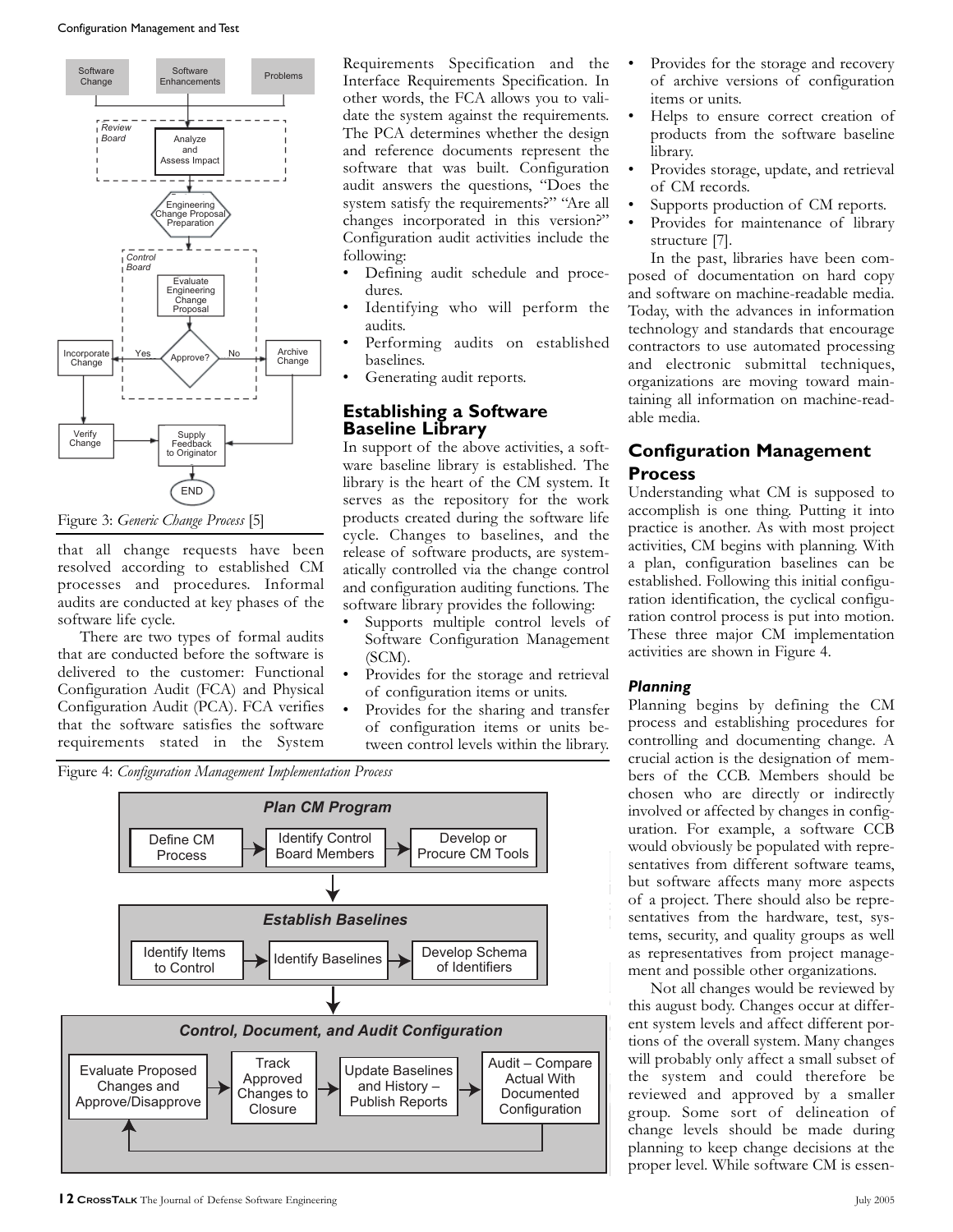tial, there may need to be other CCBs to control change in other areas of the project. Again, this is something that should be worked out in the planning phase.

Various software tools exist that can facilitate the CM process flow and maintain configuration history. Using a CM software tool is highly recommended. The temptation will be to choose a tool because it looks good in a demonstration and then build the CM process around it. The process should be defined first, and then a tool chosen to facilitate the process.

#### **Establishing Baselines**

Once the CM program exists on paper, it must be determined just what configurations it will control. The second major step of implementing effective CM is identifying what items, assemblies, code, data, documents, systems, etc. will fall under configuration control. With the configuration items identified, the baseline configuration must be identified for each item. For items that already exist, it may prove to be nothing more than examining or reviewing and then documenting. For those items that have not been developed yet, their configuration exists in the requirements database or in the project plans. Until they come into physical or software reality, changes to their configuration will consist only of changes to the requirements or plans.

Another essential activity in this step is developing a schema of numbers, letters, words, etc. to accurately describe the configuration revision, or version, for each general type of configuration item. There may be project requirements that dictate some type of nomenclature, or there may be an organizational or industry standard that can be used as the basis for configuration identification.

### **Controlling, Documenting, and Auditing**

When the baselines have been established, the challenge becomes one of keeping the actual and documented configurations identical. Additionally, these baselines must conform to the configuration specified in the project requirements. This is an iterative process consisting of the four steps shown in Figure 4.

All changes to the configuration are reviewed and evaluated by the appropriate configuration control representatives specified in the CM plan. The change is either approved or disapproved. Both approvals and disapprovals are documented in the CM history. Approved changes are published and tracked or monitored until they are implemented. The appropriate configuration baseline is then updated, along with all other applicable documents, and reports are published and sent to affected organizations indicating the changes that have occurred. At selected time intervals and whenever there appears to be a need, products and records are audited to ensure the following:

- The actual configuration matches the documented configuration.
- The configuration is in conformance with project requirements.
- Records of all change activity are complete and up-to-date.

The controlling, documenting, auditing cycle is repeated throughout the project until its completion.

# **Updating the CM Process**

It is unlikely a perfect CM program will be assembled during the initial planning stage. There will be learning and changes in the program that indicate a need for adjustments in the CM process. These may be any mixture of modifications to make it more efficient, responsive, or accurate. When changes in the CM process are needed, consider them as you would any other changes, get the approval of all participating organizations, and implement them as appropriate. It would be ironic indeed to have an unchanging change process.

# **Configuration Management Checklist**

This checklist is provided to assist you in establishing an effective CM program. If you cannot answer a question affirmatively, you should carefully examine the situation and take appropriate action.

# *CM Planning*

- ❑ Have you planned and documented a configuration management process?
- ❑ Have you identified CCB members for each needed control board?
- ❑ Has CM software been chosen to facilitate your CM process?

# *Establishing Baselines*

- ❑ Have all configuration items been identified?
- ❑ Have baselines been established for all configuration items?
- ❑ Has a descriptive schema been developed to accurately identify configuration items and changes to their configuration?

#### *Controlling, Documenting, and Auditing*

❑ Is there a formal process for docu-

menting and submitting proposed changes?

- ❑ Is the CCB active and responsible in evaluating and approving changes?
- ❑ Is there a *higher authority* to appeal to when the CCB gets *hung*, and cannot come to a consensus?
- ❑ Are all changes tracked until they are fully implemented?
- ❑ Are all changes fully documented in the baseline documents and change histories?
- ❑ Are regular reports and configuration updates published and distributed to interested organizations?
- ❑ Are regular audits and reviews performed to evaluate configuration integrity?
- ❑ Are configuration errors dealt with in an efficient and timely manner?

# *Updating the Process*

- $\Box$  Is the CM program itself its efficiency, responsiveness, and accuracy – evaluated regularly?
- ❑ Is the CM program modified to include recommended improvements when needed?

### **Case Studies**

The following case studies outline specific instances where organizations successfully implemented software CM (SCM).

#### *Selecting a CM Tool*

At a large aerospace corporation in the Southeast, the CM manager turned in a recommendation to purchase a CM automated tool that would satisfy all requirements identified by the CM groups. Management delayed acting on the recommendation to give the other engineering departments time to review the recommended tool.

In the end, the recommendation to purchase the tool was cancelled. It was felt that while the tool did support the CM organization, it did not adequately address other developmental considerations that the engineering ranks felt were important. Sometime later a different tool was purchased, one that satisfied all the major requirements of SCM, the software developers, SQA, test, integration, and management organizations.

#### *Overcoming Barriers to SCM*

During a recent visit to a private-sector corporation (i.e., they did not deal with government contracts) in New England, it was discovered that the developer's major concern about implementing CM activities was *all the restrictions* they would have to deal with. They had been led to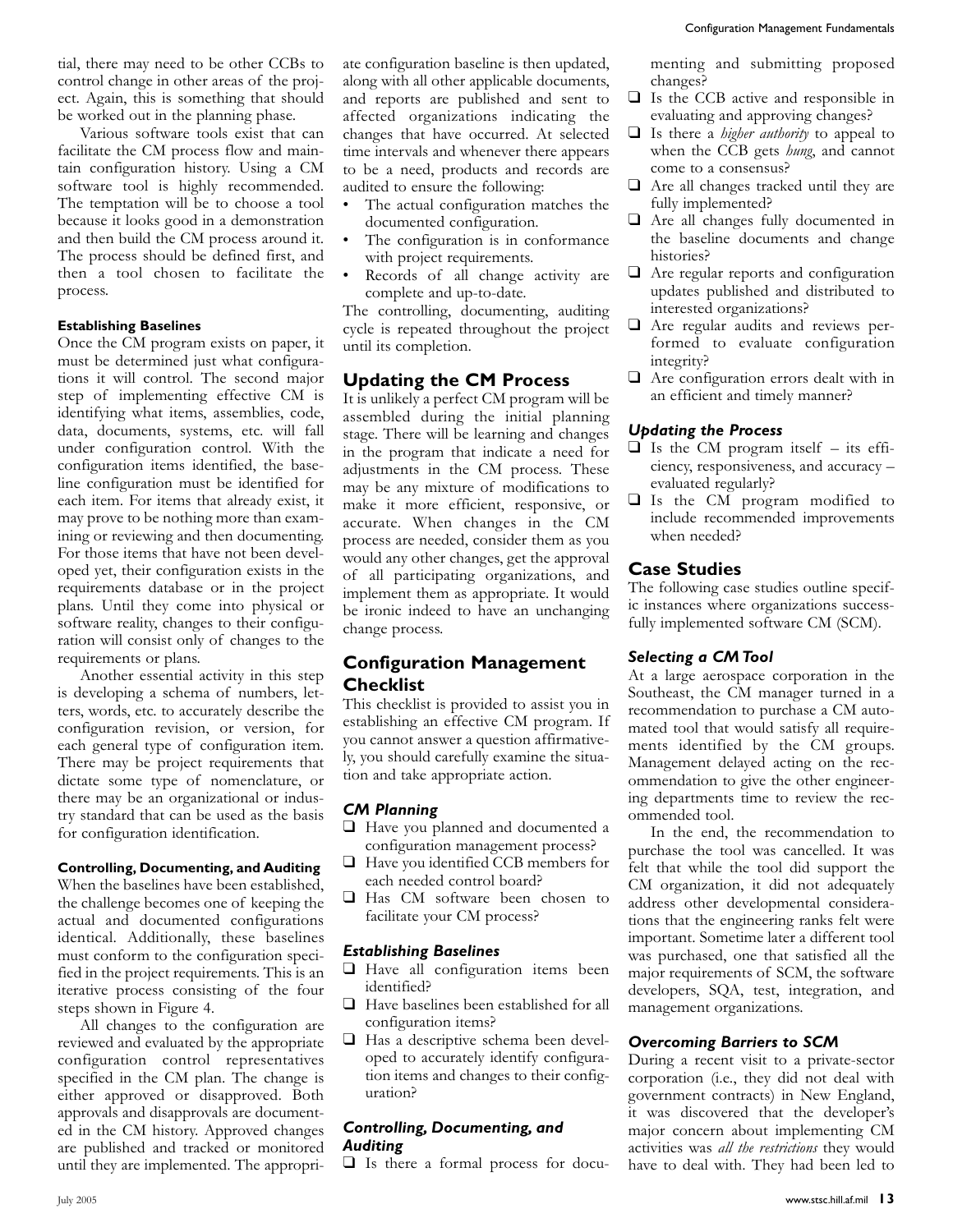#### Configuration Management and Test

believe that CM meant formal controls, restricted access, limited ability to apply creative solutions, and so on. When it was suggested that data can transition to formally controlled baselines through a series of informal control steps, and that CM did not mean a lockdown and bottleneck, they became eager to be involved. After a number of meetings, a phased approach to formal CM allowed for the placement of informal controls and data gathering which led to baselined items. Everyone was pleased with the process.

The developers soon realized they could work together with CM as a team to solve problems rather than as two separate organizations with their own concerns and desired solutions. More importantly, perhaps, the CM group learned that when they got out of their corner office and out onto the engineering floor (being support and service oriented) they quickly became an integral part of the engineering and development process and team.

#### *Implementing CM With an Electronic Database*

A team of 35 to 40 developers was developing six computer software configuration items, which all had two or more customer variants as well as maintenance variants. The operating system was Unix, and the development languages were Ada, C, and C++. Implementing classical CM in this type of environment would normally require three to four CM practitioners to handle all the code and document manipulations. The team chose instead to implement a mostly developerexecuted CM system called *Effective SCM*. They implemented a Software Query Language-compliant, database driven, process oriented CM system, which supports a rule-based, closed-loop, changepackage approach to development.

Daily interaction with the CM system by the developers provided 100 percent tracking and status accounting of everything that happened to any file in the systems without the need for intrusion or interference by CM practitioners. The CM practitioners maintained the process model and performed the configured builds. As a result, CM support to this team was less than one person, and in fact was in the order of 80-120 hours per month instead of the more than 400 hours per month that a classical approach would have used.

The electronic database created by the engineers completely documented the execution of their software development plan. It also tracked the history of every

file used in the system including change documents, baselines, and releases for each file. Note that rule-based, closedloop change control electronically implemented business rules that prevented the creation of a new version without authorization and prevented closure of a change request that had not been implemented.

A change-package approach supports electronic creation of new baselines by application of changes to a previous baseline. The tool electronically adds, replaces, or removes files that are related to the list of changes being made and is very effective in tracking development activities. (Note that *Effective SCM* is an unregistered trademark of BOBEV Consulting. For a complete description, see "Effective Software Configuration Management" in CrossTalk February 1998.)

#### **Lessons Learned**

The following are just a sample of the many lessons that have been learned from applying CM and its associated technologies.

#### *The Importance of Planning*

With only a few exceptions, if you look at any of the CM standards, manuals, guides, books, etc., you will likely find that CM has four major functions: (1) identification, (2) change control, (3) status accounting, and (4) auditing. In nearly every case, planning is left out. Yet, SCM is using much more complex equipment to establish and maintain complex environments, multiple baselines, multiple environments on multiple platforms, etc. Like everyone else, CM has to do all that faster, cheaper, smarter, and better than before. Planning has become more important than ever.

*Planning* cannot be interpreted as meaning *a CM Plan has been written*. That is certainly a good start, but much more is needed than just a document that explains SCM's roles and responsibilities. CM planning activities must also include, to name only a few, such things as the following:

- Metrics. How long? How many artifacts? When were they created? When were they updated? Where are they?
- **Skill Mix.** What is needed and who has it or who can get it?
- **Infrastructure.** Who is doing what, where, when, and how?
- **Contingencies.** If this happens, then what?
- **Effort Tracking.** Manpower levels.
- **Subcontracts.** Who has responsibility and authority?
- **Resources.** Budget, tool licenses, training, and head count.
- **Matrix Management.** Decentralized

work force.

- **Control Transitions.** Informal to formal to field.
- **Records Retention.** What gets kept where and for how long?
- **Control.** Who controls what and how do they do it?
- **Process.** Standardized procedures for repeatability.

#### *Things to Remember*

The most significant lessons are the following:

- Get an inside person on your side an internal champion. They will become an evangelist for your solution to their co-workers.
- Get management buy-in and sponsorship. Management must really want it, not just go along with it. All levels of management need to support SCM. While implementing SCM, keep a focus on management sponsorship at all times.
- Maintain a sense of humor.
- Be flexible and sensitive to corporate culture.
- Seek out the early success.
- Do not use a critical project as pilot.
- Use a systems approach: Where am I? Where do I want to go? How am I going to get there?
- Success is more likely with lots of preparation, focus on CM and developer needs, breadth of participation, online access to sample process and planning templates, and standard terminology.
- Keep it simple. If it is too complex, or gets in the way, it will not get used.
- Communicate, communicate, communicate.◆

#### **References**

- 1. Software Technology Support Center. "Life Cycle Software Project Management." STSC Seminar, 9 Oct. 2001.
- 2. Software Program Managers Network. "Little Book of Configuration Management." Software Program Managers Network, Nov. 1998 <www. spmn.com/products.html>.
- 3. Institute of Electrical and Electronics Engineers. "Standard 610.12-1990 IEEE Standard Glossary of Software Engineering Terminology." New York: IEEE, 1990.
- 4. Kasse, Tim. Software Configuration Management for Project Leaders. Proc. of Software Technology Conference, Apr. 1997.
- 5. Berblack, Ronald H. Software Configuration Management. John Wiley & Sons, New York, 1992.